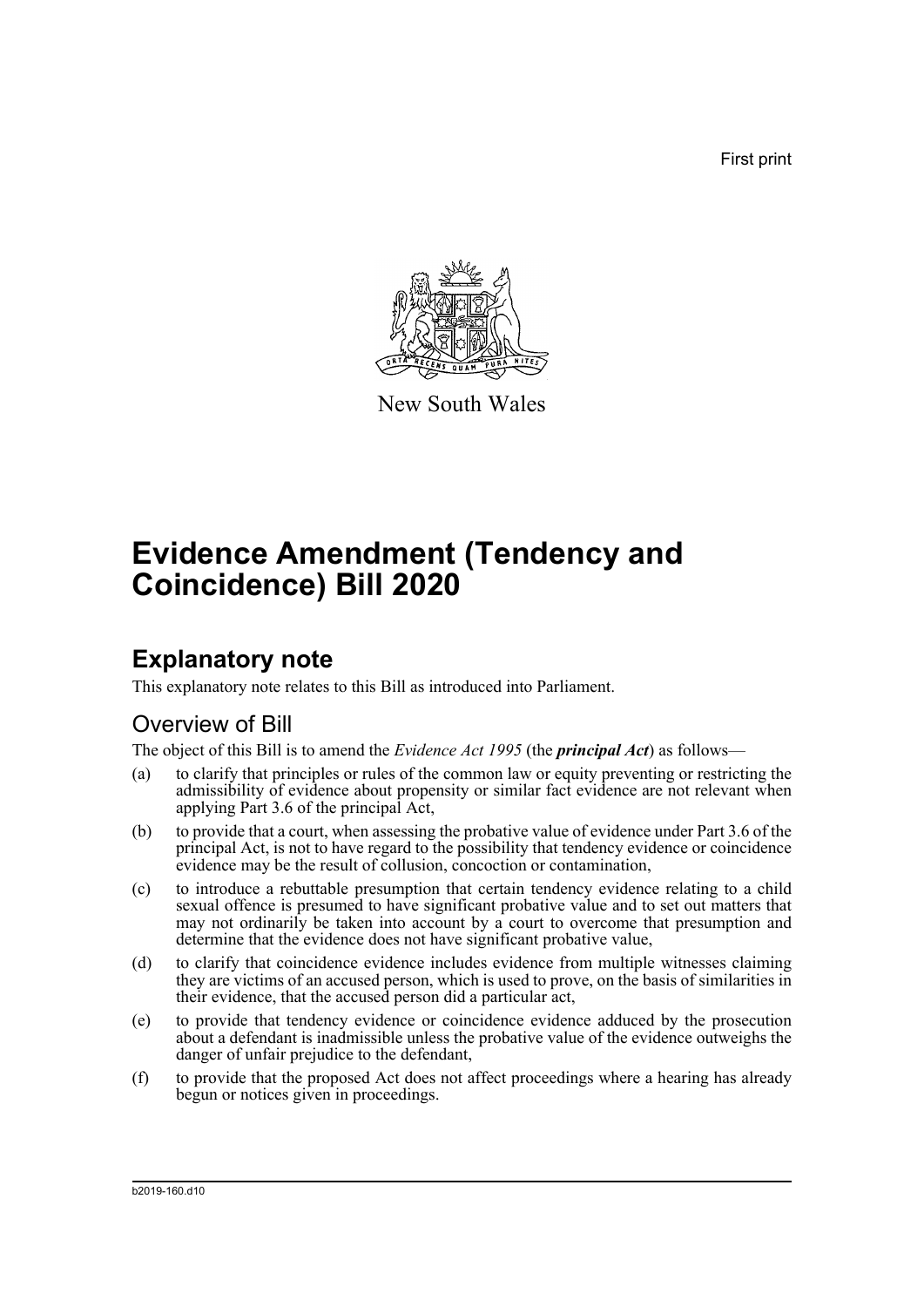## Outline of provisions

**Clause 1** sets out the name (also called the short title) of the proposed Act. **Clause 2** provides for the commencement of the proposed Act.

## **Schedule 1 Amendment of Evidence Act 1995 No 25**

**Schedule 1[1]** makes it clear that any principle or rule of the common law or equity preventing or restricting the admissibility of evidence about propensity or similar fact evidence is not relevant when applying Part 3.6 of the principal Act. A court, when assessing the probative value of tendency or coincidence evidence under Part 3.6 of the principal Act, is also not to have regard to the possibility that tendency evidence or coincidence evidence may be the result of collusion, concoction or contamination.

**Schedule 1[2]** relates to the admissibility of tendency evidence in proceedings involving a child sexual offence. Tendency evidence about the sexual interest of the defendant in children (even if the defendant has not acted on the interest) and tendency evidence about the defendant acting on a sexual interest in children are both presumed to have significant probative value. This presumption can be overcome only if the court is satisfied that there are sufficient grounds to do so. There are a number of matters that the court must not ordinarily take into account in determining whether there are sufficient grounds for overcoming the presumption. These include a difference in the personal characteristics (including age, sex or gender) of the child to which the proposed tendency evidence relates and the child to which the proceedings relate, a difference in the relationship that the defendant had with each child, and the period of time between the matters to which the tendency evidence relates and the incident to which the proceedings relate. A court may take the matters into account in considering whether it is satisfied that there are sufficient grounds to rebut the presumption if it considers that there are exceptional circumstances in relation to those matters that warrant doing so.

Section 98 of the principal Act provides that evidence that 2 or more events occurred is admissible to prove that a person did a particular act or had a particular state of mind on the basis that, having regard to any similarities in the events or the circumstances in which they occurred, or any similarities in both the events and the circumstances in which they occurred, it is improbable that the events occurred coincidentally, if the party seeking to adduce the evidence gives reasonable notice to the other party and the court thinks that the evidence will have significant probative value. **Schedule 1[3]** makes it clear that this type of evidence (coincidence evidence) includes evidence from 2 or more witnesses claiming they are victims of offences committed by a person who is a defendant in a criminal proceeding to prove, on the basis of similarities, that the defendant did an act in issue in the proceeding.

**Schedule 1[4]** changes a test for determining when tendency evidence or coincidence evidence cannot be used against a defendant. Currently, it cannot be used unless the probative value of the evidence substantially outweighs any prejudicial effect it may have on the defendant. The proposed amendment changes this so that it cannot be used unless the probative value of the evidence outweighs the danger of unfair prejudice to the defendant.

**Schedule 1[5]** provides that an amendment to the principal Act by the proposed Act does not apply to proceedings that have already commenced or affect notices already given.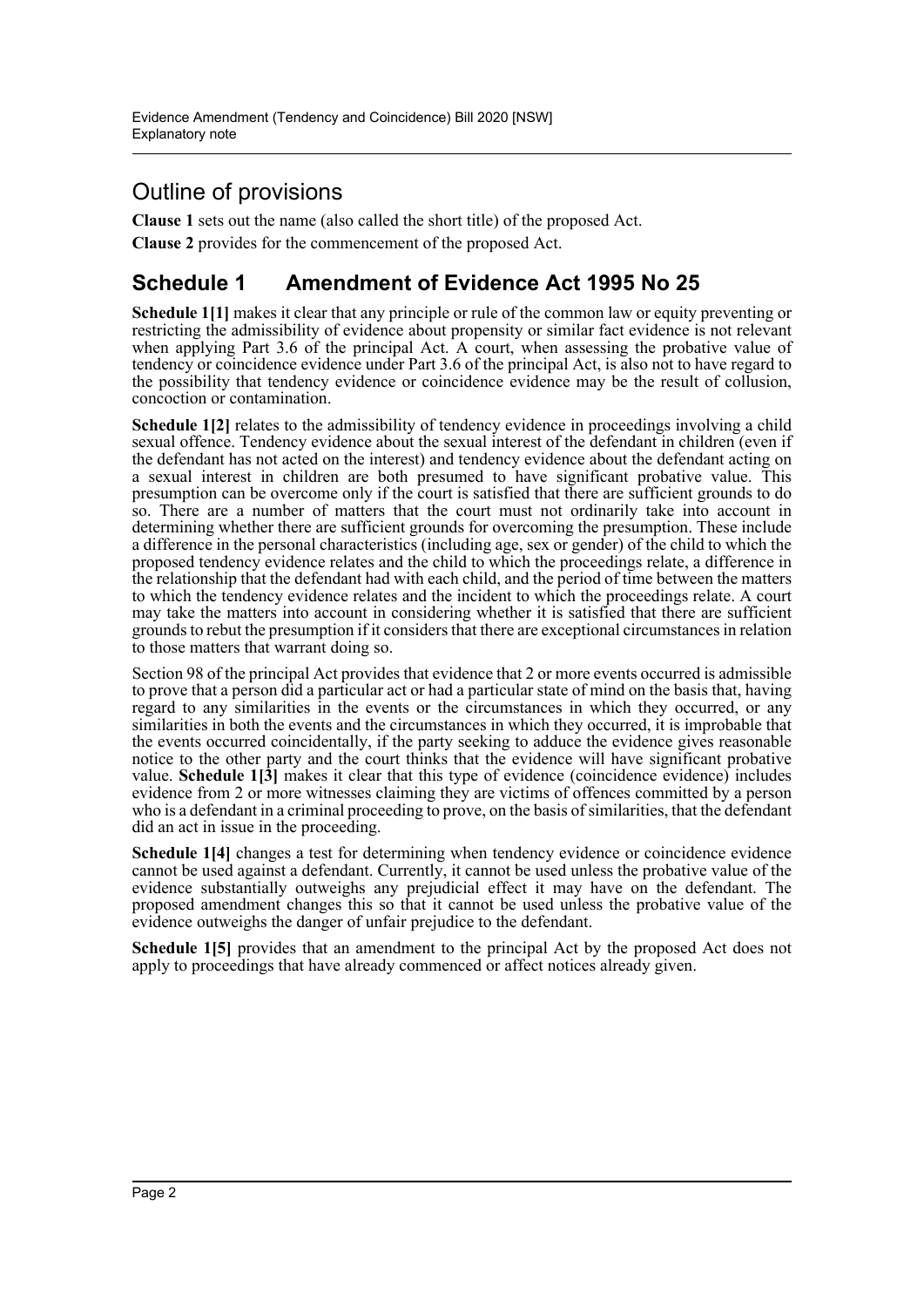First print



New South Wales

# **Evidence Amendment (Tendency and Coincidence) Bill 2020**

# **Contents**

| <b>Schedule 1</b> | <b>Amendment of Evidence Act 1995 No 25</b> |      |
|-------------------|---------------------------------------------|------|
|                   | 2 Commencement                              |      |
|                   | Name of Act                                 |      |
|                   |                                             | Page |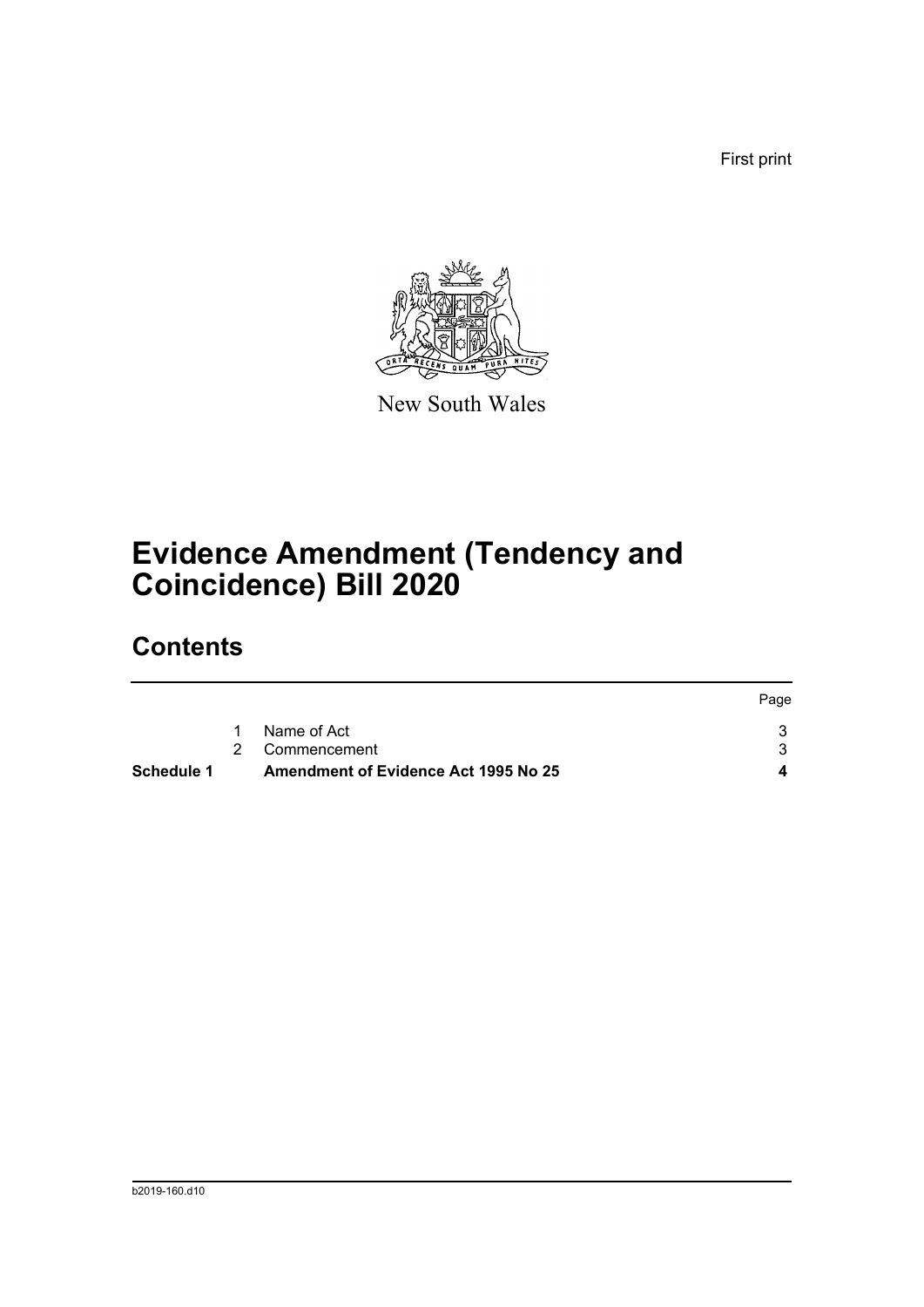

New South Wales

# **Evidence Amendment (Tendency and Coincidence) Bill 2020**

No , 2020

### **A Bill for**

An Act to amend the *Evidence Act 1995* in relation to tendency evidence and coincidence evidence.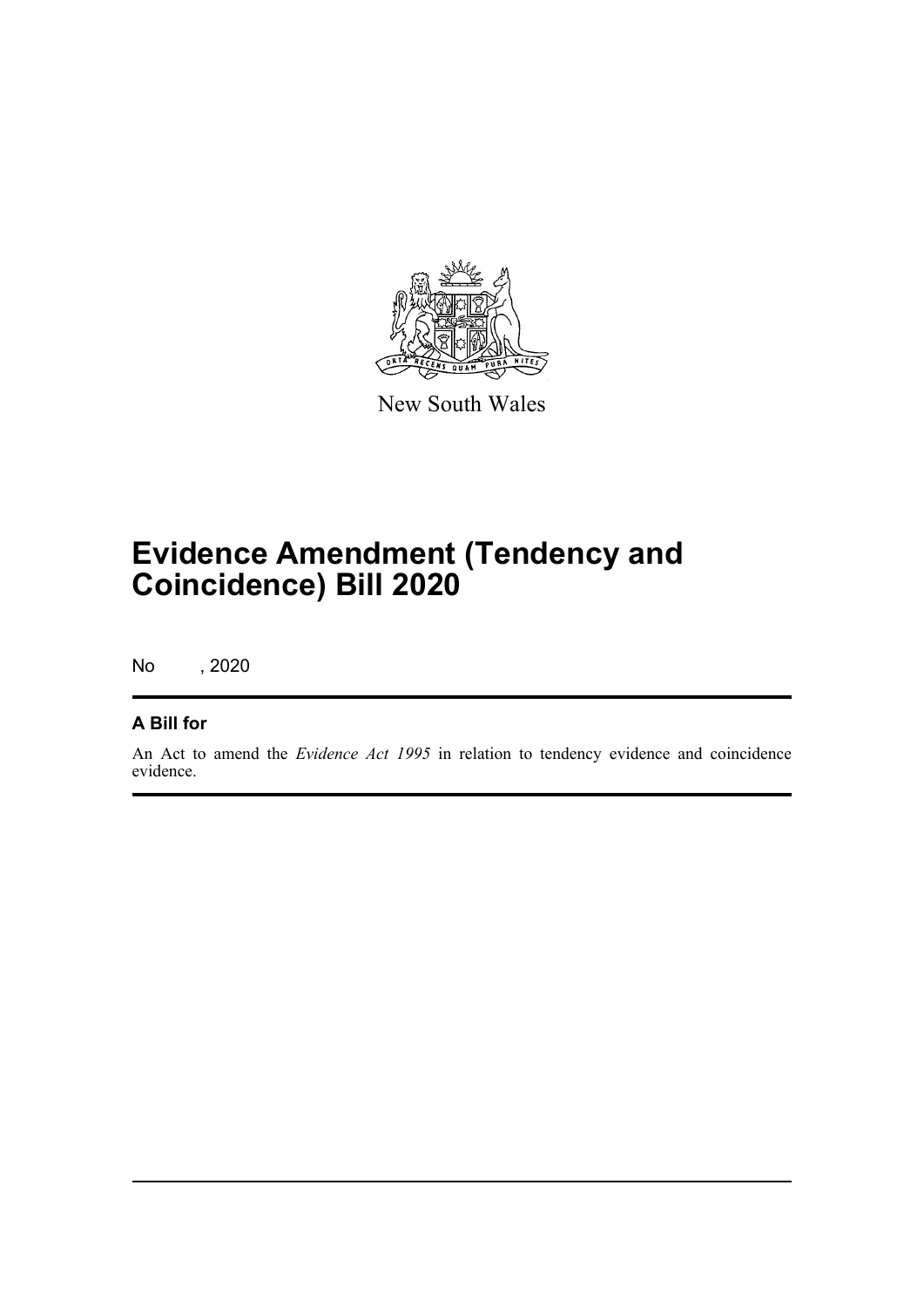<span id="page-4-1"></span><span id="page-4-0"></span>

| The Legislature of New South Wales enacts—                              |               |
|-------------------------------------------------------------------------|---------------|
| Name of Act                                                             | $\mathcal{P}$ |
| This Act is the Evidence Amendment (Tendency and Coincidence) Act 2020. | 3             |
| <b>Commencement</b>                                                     |               |
| This Act commences on 1 May 2020.                                       | 5             |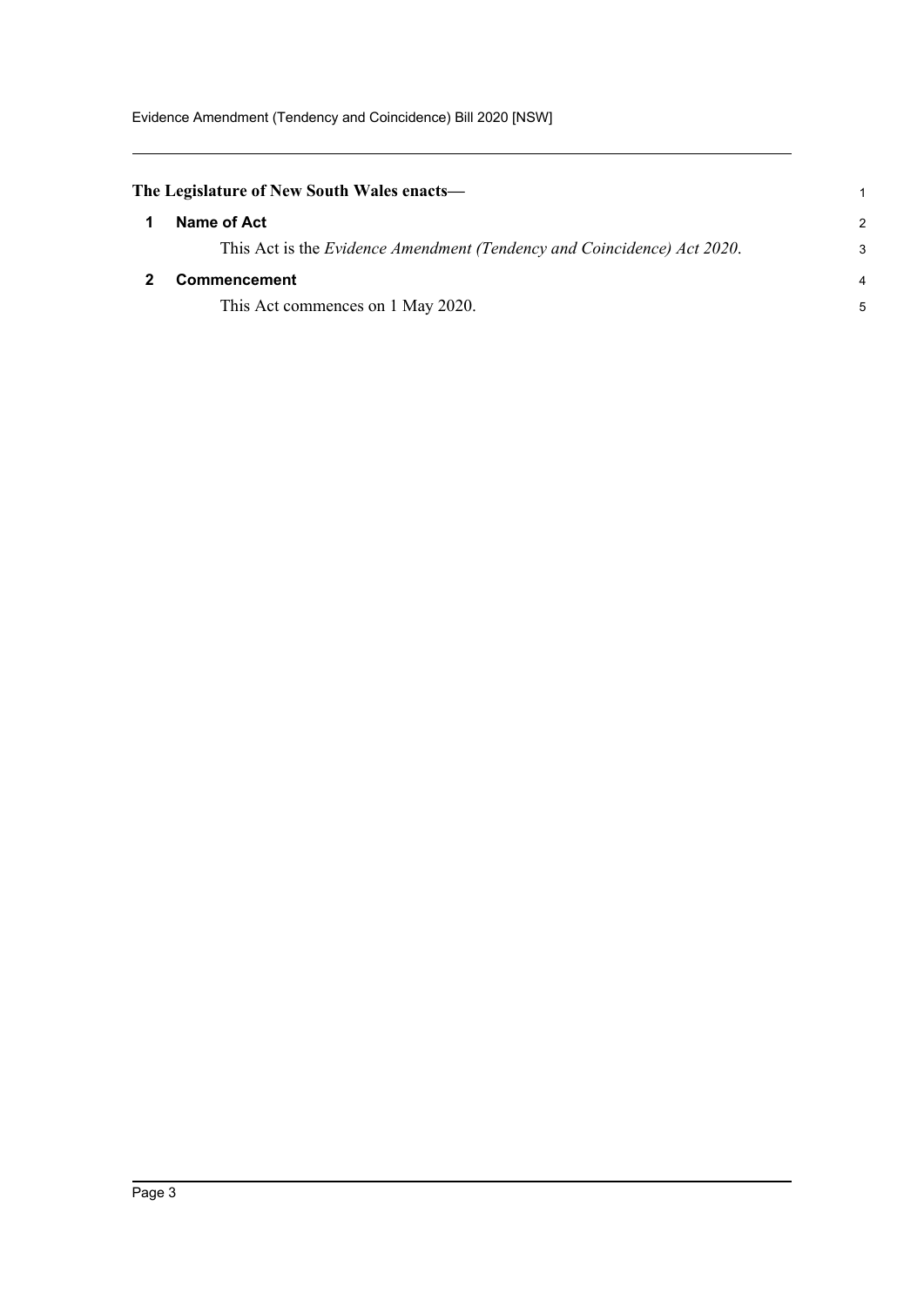## <span id="page-5-0"></span>**Schedule 1 Amendment of Evidence Act 1995 No 25**

### **[1] Section 94 Application**

Insert after section 94(3)—

- (4) To avoid doubt, any principle or rule of the common law or equity that prevents or restricts the admissibility of evidence about propensity or similar fact evidence in a proceeding is not relevant when applying this Part to tendency evidence or coincidence evidence about a defendant.
- (5) In determining the probative value of tendency evidence or coincidence evidence for the purposes of section  $97(1)(b)$ ,  $97A(4)$ ,  $98(1)(b)$  or  $101(2)$ , it is not open to the court to have regard to the possibility that the evidence may be the result of collusion, concoction or contamination.

### **[2] Section 97A**

Insert after section 97—

12 13

1

#### **97A Admissibility of tendency evidence in proceedings involving child sexual offences**

- (1) This section applies in a criminal proceeding in which the commission by the defendant of an act that constitutes, or may constitute, a child sexual offence is a fact in issue.
- (2) It is presumed that the following tendency evidence about the defendant will have significant probative value for the purposes of sections 97(1)(b) and  $101(2)$ 
	- (a) tendency evidence about the sexual interest the defendant has or had in children (even if the defendant has not acted on the interest),
	- (b) tendency evidence about the defendant acting on a sexual interest the defendant has or had in children.
- (3) Subsection (2) applies whether or not the sexual interest or act to which the tendency evidence relates was directed at a complainant in the proceeding, any other child or children generally.
- (4) Despite subsection (2), the court may determine that the tendency evidence does not have significant probative value if it is satisfied that there are sufficient grounds to do so.
- (5) The following matters (whether considered individually or in combination) are not to be taken into account when determining whether there are sufficient grounds for the purposes of subsection (4) unless the court considers there are exceptional circumstances in relation to those matters (whether considered individually or in combination) to warrant taking them into account—
	- (a) the sexual interest or act to which the tendency evidence relates (the *tendency sexual interest or act*) is different from the sexual interest or act alleged in the proceeding (the *alleged sexual interest or act*),
	- (b) the circumstances in which the tendency sexual interest or act occurred are different from circumstances in which the alleged sexual interest or act occurred,
	- (c) the personal characteristics of the subject of the tendency sexual interest or act (for example, the subject's age, sex or gender) are different to those of the subject of the alleged sexual interest or act,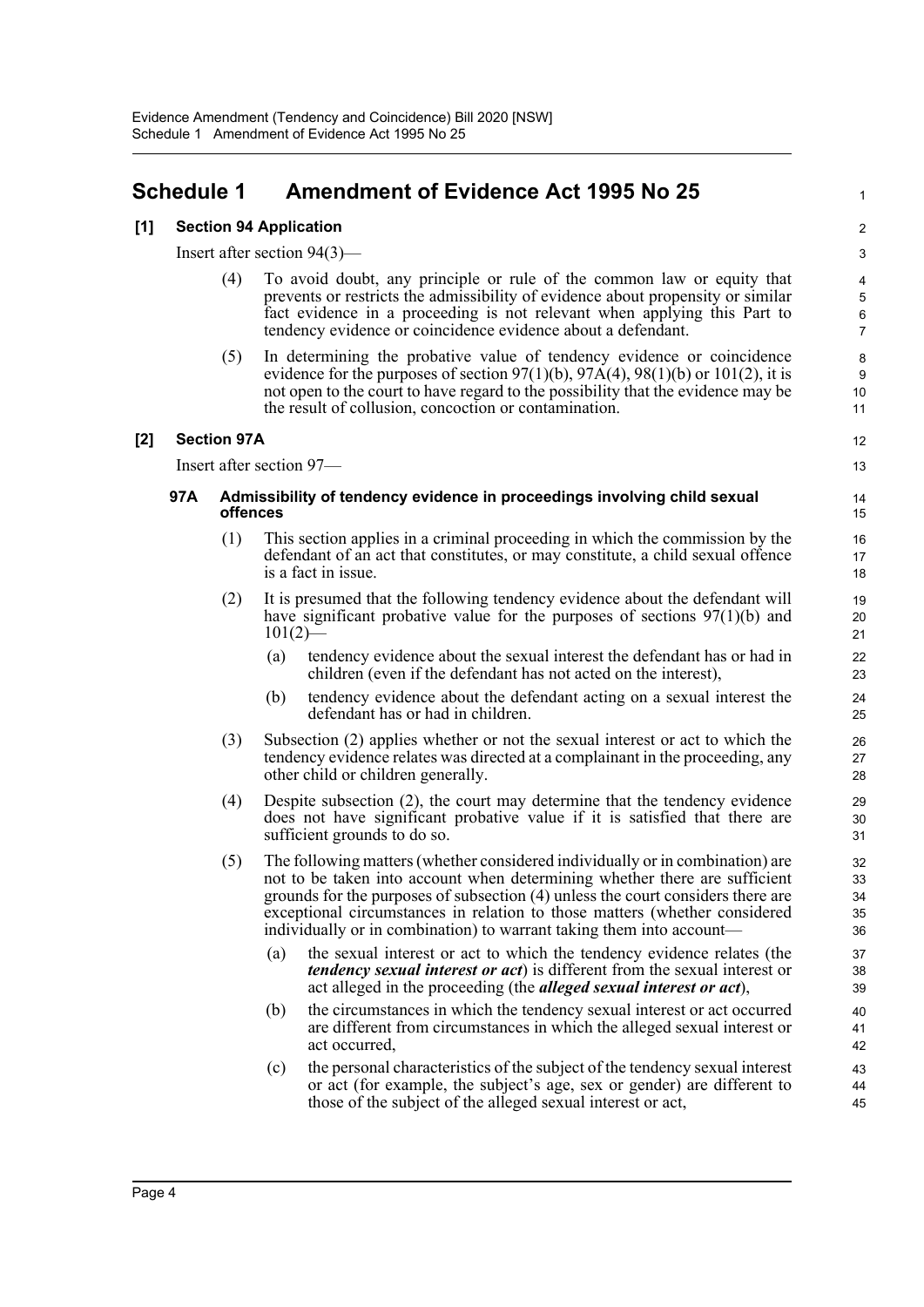|          |                                | (d)               | the relationship between the defendant and the subject of the tendency<br>sexual interest or act is different from the relationship between the<br>defendant and the subject of the alleged sexual interest or act,                                                                                                                                                        | $\mathbf{1}$<br>$\sqrt{2}$<br>$\sqrt{3}$ |
|----------|--------------------------------|-------------------|----------------------------------------------------------------------------------------------------------------------------------------------------------------------------------------------------------------------------------------------------------------------------------------------------------------------------------------------------------------------------|------------------------------------------|
|          |                                | (e)               | the period of time between the occurrence of the tendency sexual<br>interest or act and the occurrence of the alleged sexual interest or act,                                                                                                                                                                                                                              | $\overline{\mathbf{4}}$<br>5             |
|          |                                | (f)               | the tendency sexual interest or act and alleged sexual interest or act do<br>not share distinctive or unusual features,                                                                                                                                                                                                                                                    | 6<br>$\overline{7}$                      |
|          |                                | (g)               | the level of generality of the tendency to which the tendency evidence<br>relates.                                                                                                                                                                                                                                                                                         | $\bf 8$<br>9                             |
|          | (6)                            |                   | In this section-                                                                                                                                                                                                                                                                                                                                                           | 10                                       |
|          |                                |                   | <i>child</i> means a person under 18 years of age.                                                                                                                                                                                                                                                                                                                         | 11                                       |
|          |                                |                   | child sexual offence means each of the following offences (however<br>described and regardless of when it occurred)—                                                                                                                                                                                                                                                       | 12<br>13                                 |
|          |                                | (a)               | an offence against, or arising under, a law of this State involving sexual<br>intercourse with, or any other sexual offence against, a person who was<br>a child at the time of the offence, or                                                                                                                                                                            | 14<br>15<br>16                           |
|          |                                | (b)               | an offence against, or arising under, a law of this State involving an<br>unlawful sexual act with, or directed towards, a person who was a child<br>at the time of the offence, or                                                                                                                                                                                        | 17<br>18<br>19                           |
|          |                                | (c)               | an offence against, or arising under, a law of the Commonwealth,<br>another State, a Territory or a foreign country that, if committed in this<br>State, would have been an offence of a kind referred to in paragraph (a)<br>or $(b)$ ,                                                                                                                                   | 20<br>21<br>22<br>23                     |
|          |                                |                   | but does not include conduct of a person that has ceased to be an offence since<br>the time when the person engaged in the conduct.                                                                                                                                                                                                                                        | 24<br>25                                 |
| $^{[3]}$ |                                |                   | Section 98 The coincidence rule                                                                                                                                                                                                                                                                                                                                            | 26                                       |
|          | Insert after section $98(1)$ — |                   |                                                                                                                                                                                                                                                                                                                                                                            | 27                                       |
|          | (1A)                           |                   | To avoid doubt, subsection (1) includes the use of evidence from 2 or more<br>witnesses claiming they are victims of offences committed by a person who is<br>a defendant in a criminal proceeding to prove, on the basis of similarities in the<br>claimed acts or the circumstances in which they occurred, that the defendant<br>did an act in issue in the proceeding. | 28<br>29<br>30<br>31<br>32               |
| [4]      | adduced by prosecution         |                   | Section 101 Further restrictions on tendency evidence and coincidence evidence                                                                                                                                                                                                                                                                                             | 33<br>34                                 |
|          |                                |                   | Omit "the probative value of the evidence substantially outweighs any prejudicial effect it<br>may have on the defendant" from section $101(2)$ .                                                                                                                                                                                                                          | 35<br>36                                 |
|          | to the defendant".             |                   | Insert instead "the probative value of the evidence outweighs the danger of unfair prejudice                                                                                                                                                                                                                                                                               | 37<br>38                                 |
| [5]      |                                |                   | Schedule 2 Savings, transitional and other provisions                                                                                                                                                                                                                                                                                                                      | 39                                       |
|          | Insert after Part 5-           |                   |                                                                                                                                                                                                                                                                                                                                                                            | 40                                       |
|          | Part 6                         |                   | Provisions consequent on enactment of Evidence<br><b>Amendment (Tendency and Coincidence) Act 2020</b>                                                                                                                                                                                                                                                                     | 41<br>42                                 |
|          | 27                             | <b>Definition</b> |                                                                                                                                                                                                                                                                                                                                                                            | 43                                       |
|          |                                |                   | In this Part-                                                                                                                                                                                                                                                                                                                                                              | 44                                       |